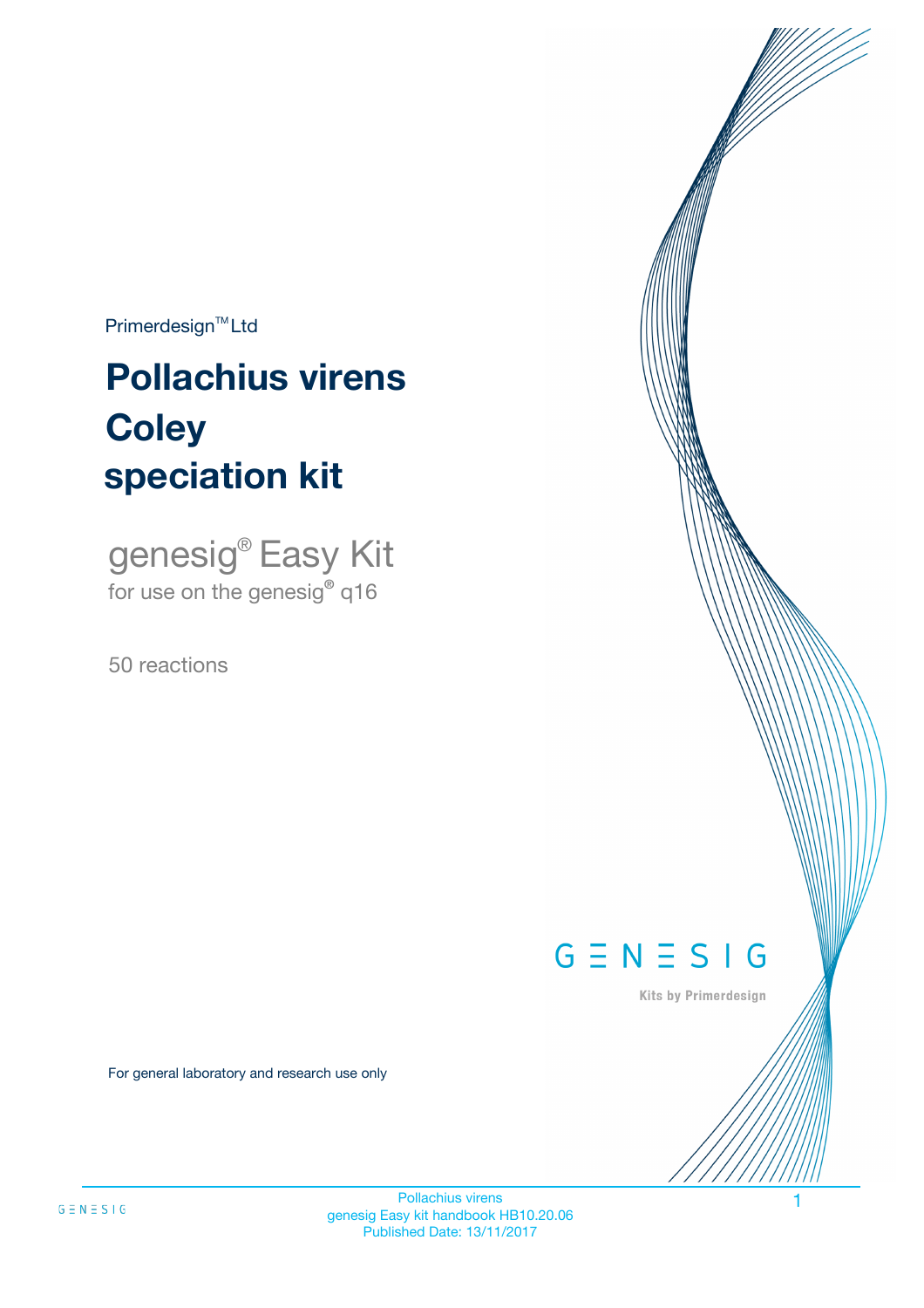# genesig® Easy: at a glance guide

#### **For each DNA test**

| Component          | <b>Volume</b>   | Lab-in-a-box pipette |  |
|--------------------|-----------------|----------------------|--|
| Coley reaction mix | $10 \mu$        |                      |  |
| Your DNA sample    | 10 <sub>µ</sub> |                      |  |

#### **For each positive control**

| Component                 | Volume | Lab-in-a-box pipette |  |
|---------------------------|--------|----------------------|--|
| Coley reaction mix        | 10 µl  |                      |  |
| Positive control template | 10 µl  |                      |  |

#### **For each negative control**

| Component          | <b>Volume</b>   | Lab-in-a-box pipette |  |
|--------------------|-----------------|----------------------|--|
| Coley reaction mix | 10 <sub>µ</sub> |                      |  |
| <b>Water</b>       | $10 \mu$        |                      |  |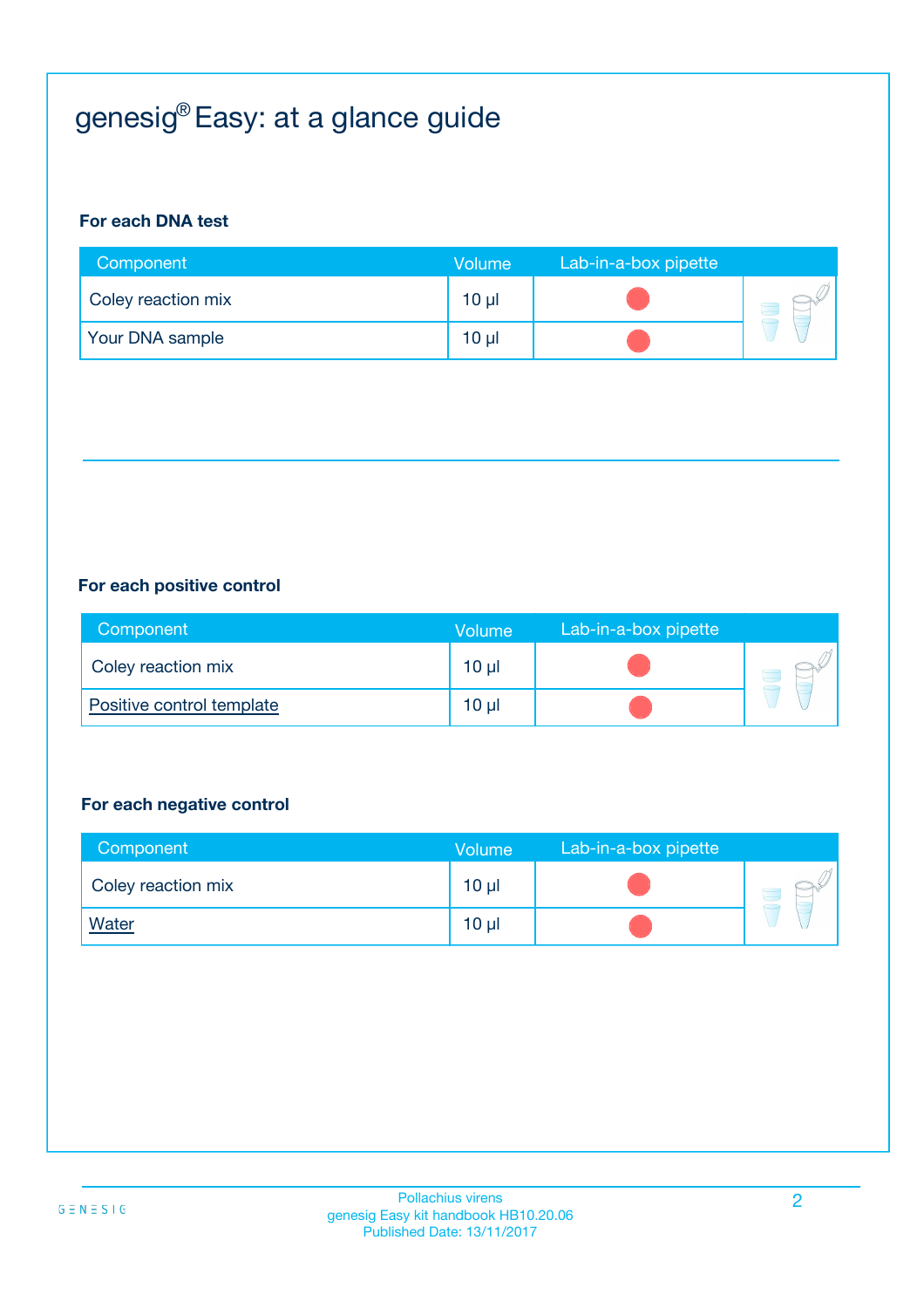# Kit Contents



# Reagents and equipment to be supplied by the user

#### **genesig® q16 instrument**

#### **genesig® Easy DNA/RNA Extraction Kit**

This kit is designed to work well with all processes that yield high quality DNA but the genesig Easy extraction method is recommended for ease of use.

#### **genesig® Lab-In-A-Box**

The genesig Lab-In-A-Box contains all of the pipettes, tips and racks that you will need to use a genesig Easy kit. Alternatively if you already have these components and equipment then these can be used instead.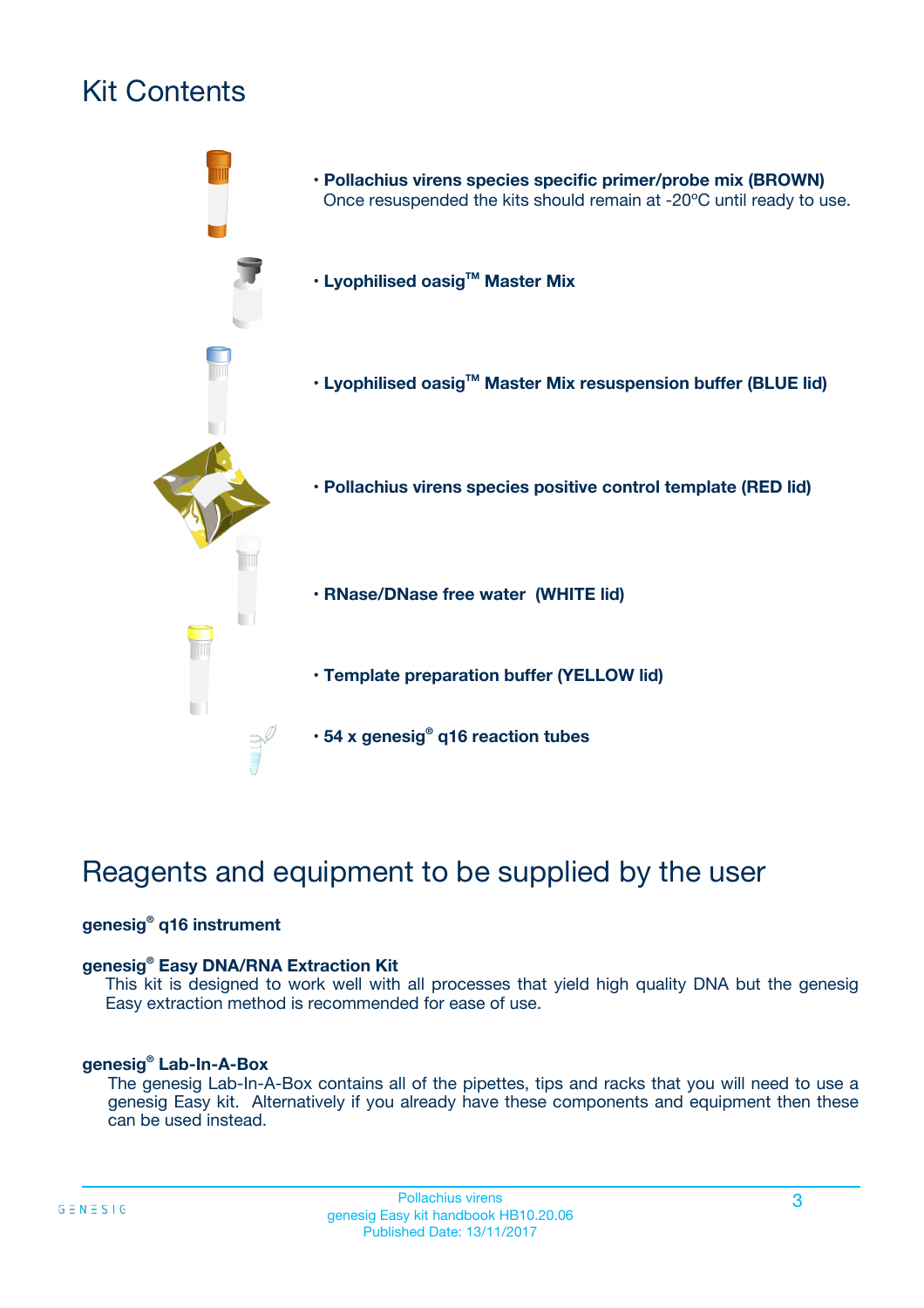# Step-by-step guide

### 1. Create your reaction mix



Use the blue pipette to transfer 500µl**\*** of the oasig Master Mix resuspension buffer into the tube of lyophilised oasig Master Mix and mix well by gently swirling. Then transfer all of that master mix into the brown tube labelled Coley primers/probe.

**\***Transfering 525µl of the oasig Master Mix resuspension buffer to your oasig Master Mix (instead of the 500µl recommended above) will enable you to take full advantage of the 50 reactions by accounting for volume losses during pipetting. In order to do so with the genesig Easy fixed volume pipettes use 1x blue, 2x red and 1x grey pipettes to make the total volume. Please be assured that this will not adversely affect the efficiency of the test.

Cap and shake tube to mix. A thorough shake is essential to ensure that all components are resuspended. **Failure to mix well can produce poor kit performance.**

Leave to stand for 5 minutes. Now your reaction mix is ready to use.

Store the reaction mix in the freezer from hereon.

#### Top tip

- Ensure that the reaction mix is mixed thoroughly before each use by shaking.
- **•** Once resuspended do not expose genesig Easy kit to temperatures above -20°C for longer than 30 minutes at a time.

# 2. Add reaction mix to all reaction tubes



For every reaction to be run, use the red pipette to add 10µl of your Coley reaction mix to every tube.

#### Top tip

- Always pipette the reaction mix directly into the bottom of the tube.
- You can label the tube lids to aid your reaction setup but avoid labelling tube sides.

#### Pollachius virens 4 genesig Easy kit handbook HB10.20.06 Published Date: 13/11/2017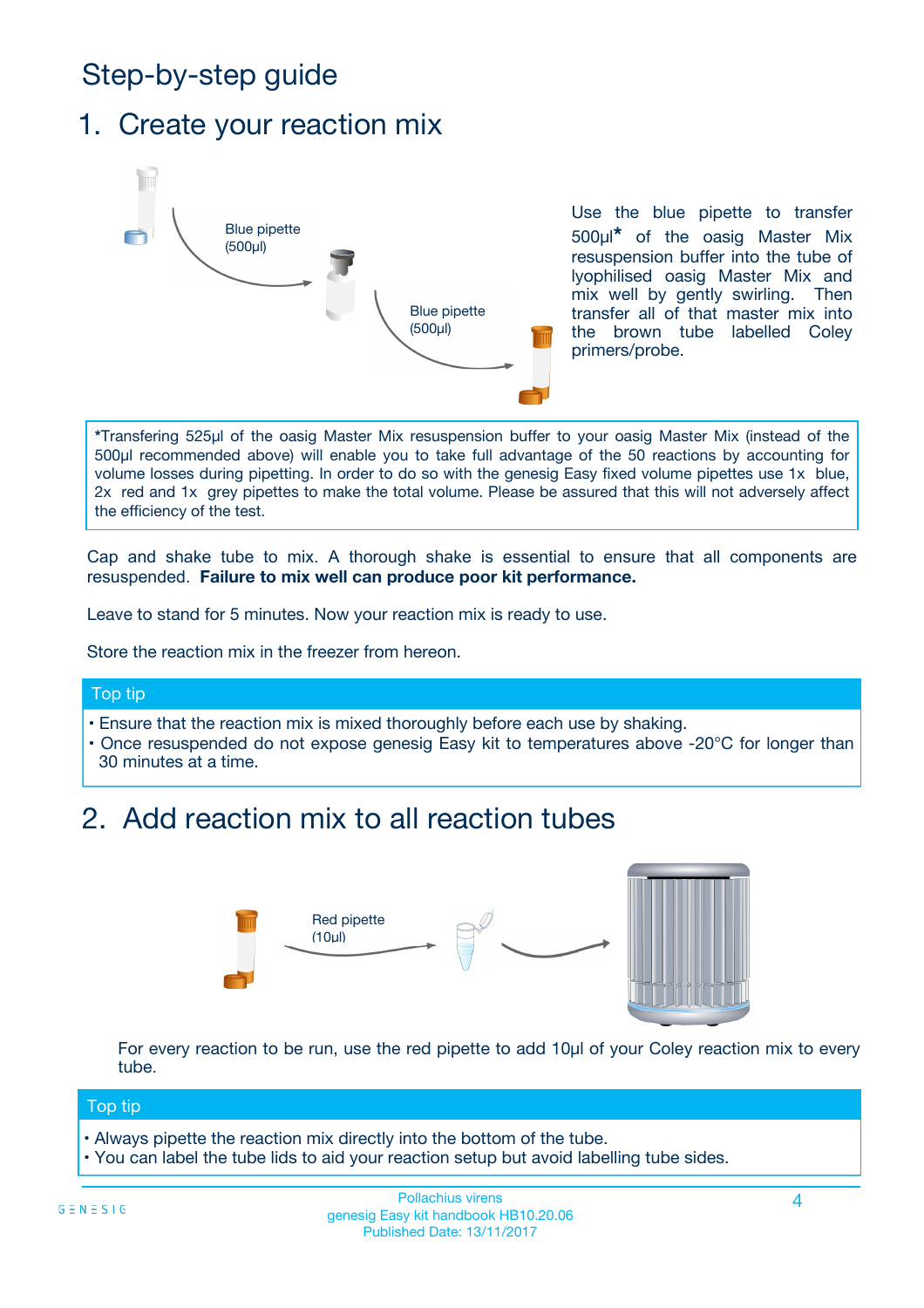## 3. Negative control



For each test you will require a negative control. Instead of DNA, water is used. This sample should prove negative thus proving that all of your positive samples really are positive.

To create a negative control reaction simply use the red pipette to add 10µl of the water to the required reaction tubes. Close these tubes after adding the water.

Because some genesig kit targets are common in the environment you may occasionally see a "late" signal in the negative control. The q16 software will take this into account accordingly.

#### Top tip

**•** Always add the water to the side of the tube to reduce the introduction of bubbles.

### 4. Set up a test



For each sample you wish to analyse, use the red pipette to add 10µl of your DNA sample to the required reaction tubes. Close these tubes after adding the sample. Always change pipette tips between samples.

#### Top tip

**•** Always add the DNA sample to the side of the tube to reduce the introduction of bubbles.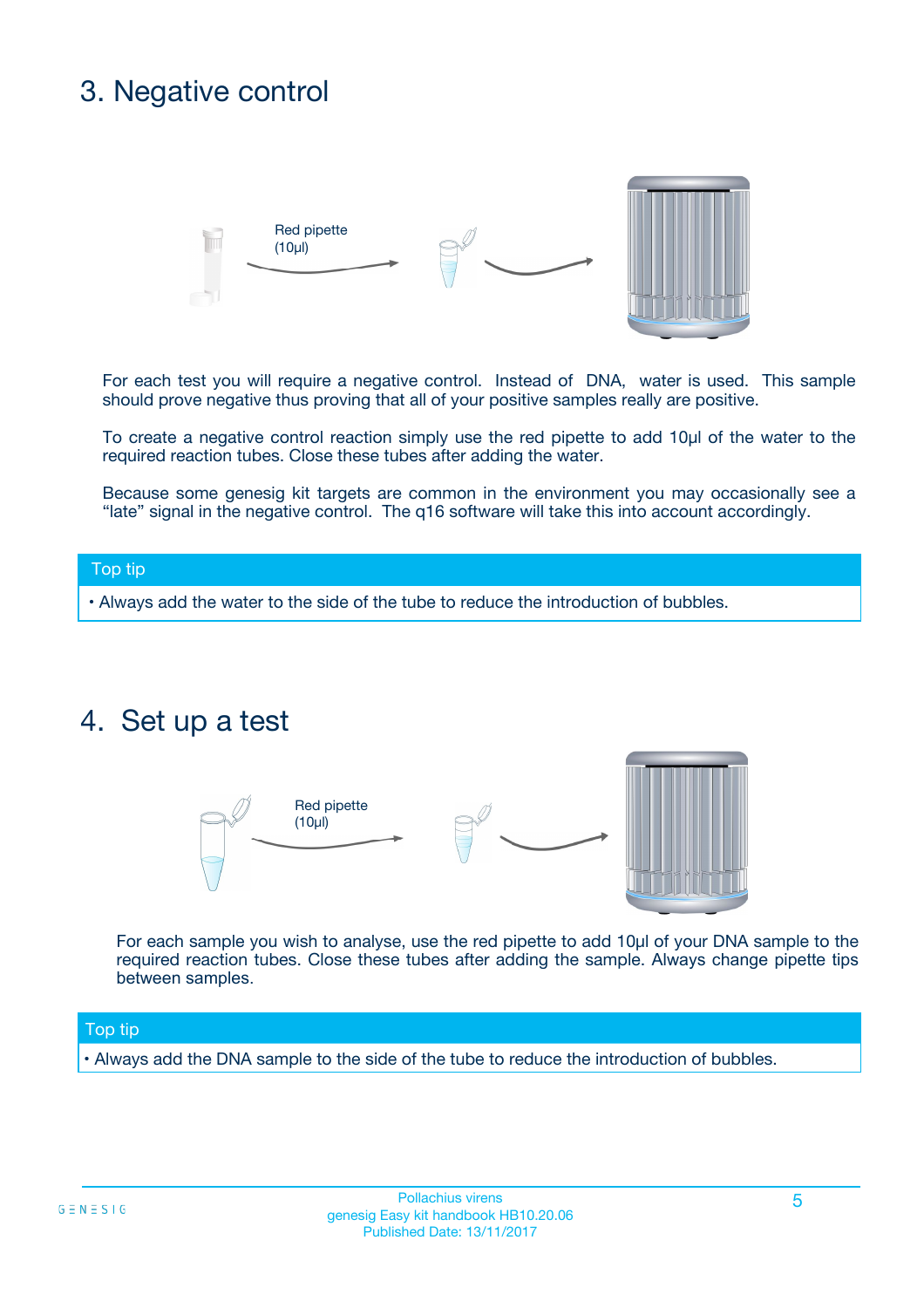# 5. Positive control



Use the white pipette to transfer 200µl of template preparation buffer into the positive control template tube. Cap and shake tube to mix.

Each time you run a test you will require a positive control. This is a small portion of DNA from your species of interest. It serves two purposes:

1. It will always test positive so it shows that everything is working as it should be.

2. The q16 software knows how much DNA is present in the positive control. It uses this information to internally calibrate every test. This is essential to give accurate information about the percentage of DNA in your sample that is from your species of interest.

To create a positive control reaction, simply use 10µl of the positive control instead of your DNA sample.



Take great care when setting up your positive control. The positive control template has the potential to give you a false positive signal in your other samples. Set positive controls up last after all other sample tubes are closed. Always change pipette tips between samples. You may even choose to set up positive controls in a separate room.

#### Top tip

**•** Always add the positive control to the side of the tube to reduce the introduction of bubbles.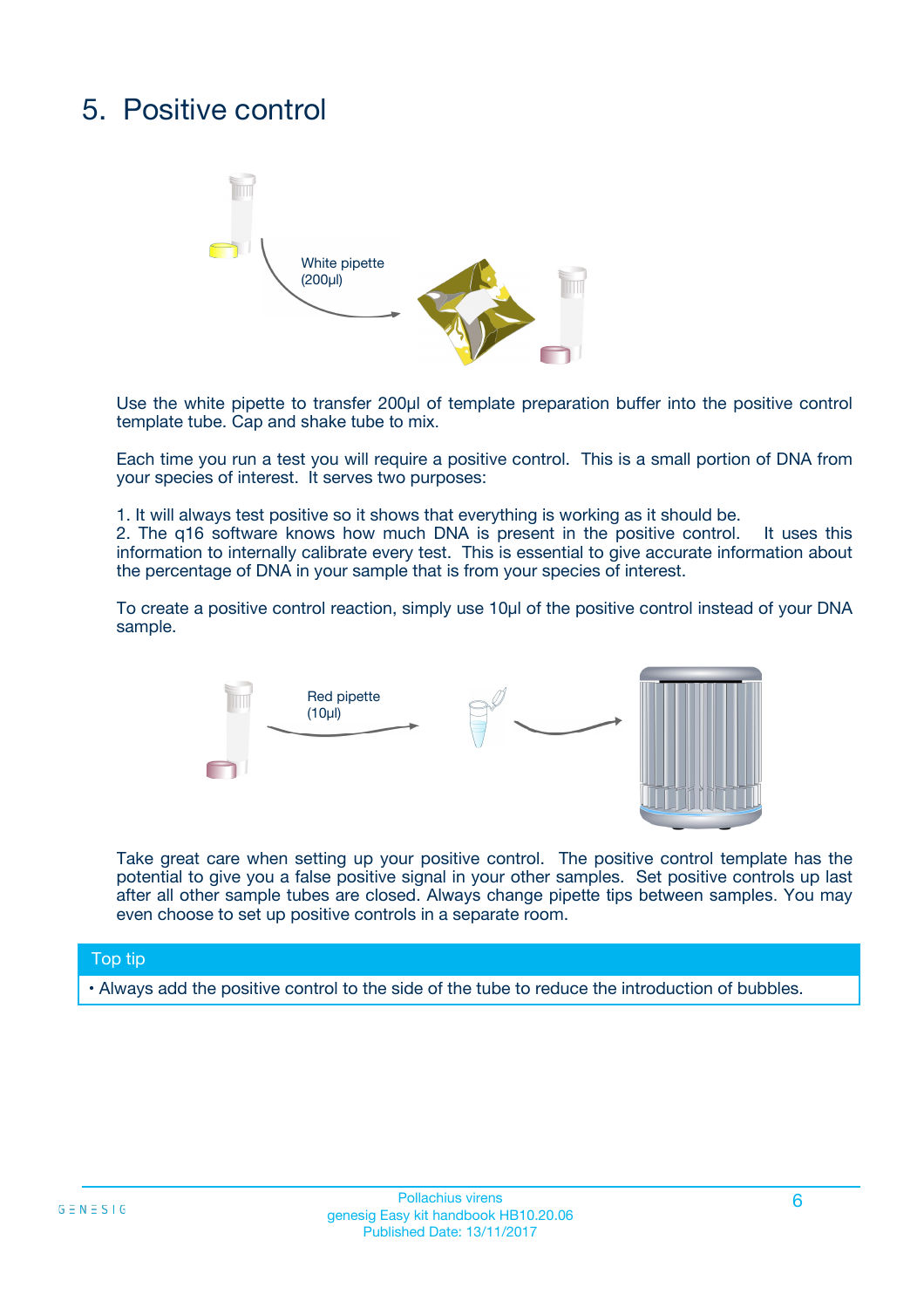# 6. Running the test

Place the tubes into the correct positions in your q16 as defined by the software, this may include positioning of empty tubes to ensure that the q16 lid is balanced. The run can then be started.

|                          | qenesiq q16 PCR software - 1.2                                                    |                                     |                              |                                 | $\Box$                       |
|--------------------------|-----------------------------------------------------------------------------------|-------------------------------------|------------------------------|---------------------------------|------------------------------|
|                          | Unsaved (New Experiment 2<br>$\overline{\phantom{a}}$<br><b>Open Experiments:</b> | <b>E</b> Open<br>Save<br>$\Box$ New | Save As                      | <b>C</b> Close<br>Configuration | $G \equiv N \equiv S \mid G$ |
| <b>Stages:</b>           | <b>Setup</b><br><b>Results</b>                                                    |                                     |                              |                                 |                              |
| <b>Notes</b>             |                                                                                   | <b>Samples</b>                      |                              | <b>Tests</b>                    |                              |
|                          | <b>Name and Details</b>                                                           | Color<br>Name                       | Note                         | Color<br>Name                   | Note                         |
|                          | New Experiment 2017-10-26 11:06                                                   | Sample 1                            | 4                            | Test <sub>1</sub>               | $\oplus$                     |
|                          | Kit type: genesig® Easy Target Detection kit                                      | Sample 2                            |                              |                                 |                              |
|                          | Instrument Id.:                                                                   | Sample 3                            | $\qquad \qquad \blacksquare$ |                                 | $\qquad \qquad \blacksquare$ |
|                          | <b>Run Completion Time:</b>                                                       | Sample 4                            |                              |                                 |                              |
| <b>Notes</b>             | $\blacktriangle$<br>$\overline{\mathbf{v}}$                                       | Sample 5                            | ♠<br>÷                       |                                 | 48<br>₩                      |
| <b>Well Contents</b>     |                                                                                   |                                     |                              | <b>Run</b>                      |                              |
| Pos.                     | Test                                                                              | Sample                              |                              | <b>Run Status</b>               |                              |
| $\blacksquare$           | Test 1                                                                            | <b>Negative Control</b>             | $\blacktriangle$             |                                 |                              |
| $\overline{2}$           | Test 1                                                                            | <b>Positive Control</b>             |                              |                                 |                              |
| $\overline{\mathbf{3}}$  | Test 1                                                                            | Sample 1                            |                              | Show full log                   |                              |
| $\overline{4}$           | Test 1                                                                            | Sample 2                            |                              |                                 |                              |
| 5                        | Test 1                                                                            | Sample 3                            |                              | <b>Run Control</b>              |                              |
|                          | Test 1                                                                            | Sample 4                            |                              |                                 |                              |
|                          |                                                                                   |                                     |                              |                                 |                              |
|                          | Test 1                                                                            | Sample 5                            |                              |                                 |                              |
| 6<br>$\overline{7}$<br>8 |                                                                                   |                                     | $\pmb{\mathrm{v}}$           | Abort Run                       | $\triangleright$ Start Run   |

#### Top tip

- Before loading tubes into the q16, check for bubbles! Flick the bottom of the tubes to remove any bubbles that may have formed during the test setup.
- Apply centrifugal force with a sharp wrist action to ensure all solution is at the bottom of the reaction tube.
- When repeating a test you can use a previous file as a template by clicking 'open' then selecting File name > Files of Type > Experiment file as template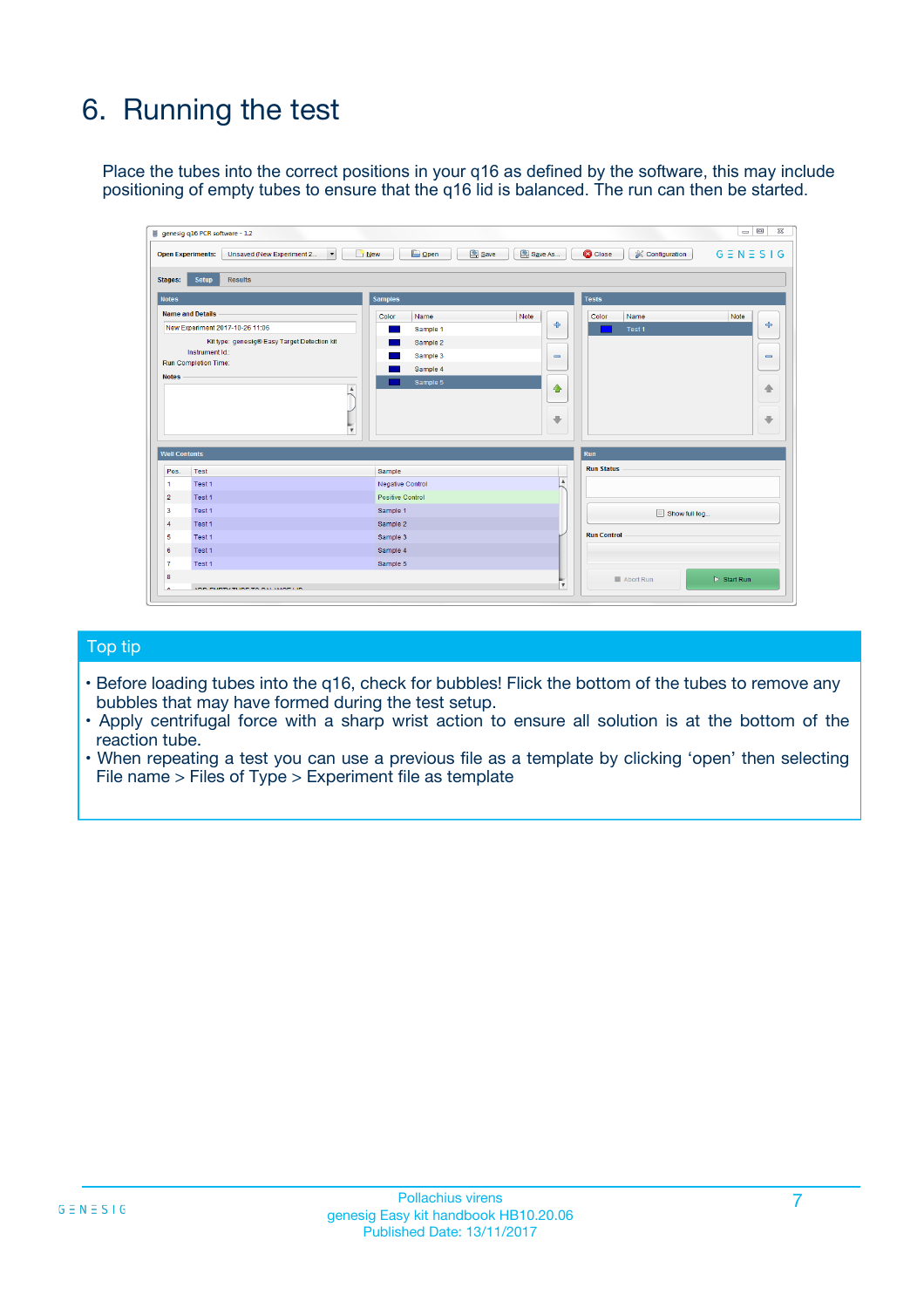### What do my results mean?

Analysis of your data is carried out automatically by the genesig q16. The following information is designed to help you fully understand a result or to troubleshoot:

### "Positive"

#### **Explanation**

Your sample has produced a positive result. Your target of interest is present and you can use the reported percentage.

### "Negative"

#### **Explanation**

Your sample has produced a negative result. The target is not present in your sample.

### "Test contaminated"

#### **Explanation**

The Negative Control should be completely free of any DNA. If you see this error message it means that at some point during the setup, the Negative Control has been contaminated with DNA and has given a positive signal. This contamination has invalidated the test. The Positive Control and your test samples are both possible sources of contaminating DNA. The genesig q16 reaction tubes from previous runs will also contain very high amounts of DNA so it is important that these are carefully disposed of after the run is completed and NEVER OPENED. It may be the case that your kits have become contaminated which will lead to the same problem occurring repeatedly.

#### **Solutions**

1. Clean your working area using a commercial DNA remover solution to ensure the area is DNA free at the start of your run and re-run the test

2. If the problem persists then the kit has become contaminated and it will have to be discarded and replaced with a new kit. When you open the new kit, run a simple test to show that changing the kit has solved the problem. Prepare a test which includes only the Positive Control, the Negative Control and one 'mock sample'. For the 'mock sample' add water instead of any sample DNA. The result for the Negative Control and the mock sample should be negative indicating that contamination is no longer present.

#### **Preventive action**

An ideal lab set-up has a 'Clean area' where the test reagents are prepared and a 'sample area' where DNA samples and the Positive Control template are handled. The best workflow involves setting up all the test components (excluding the positive control template) in the clean area and then moving the tests to the sample area for sample and Positive Control addition. If this method is followed then the kit components are always kept away from possible sources of contamination. For extra security the Negative Control can be completely prepared and sealed in the clean area. All work areas should be decontaminated regularly with DNA remover.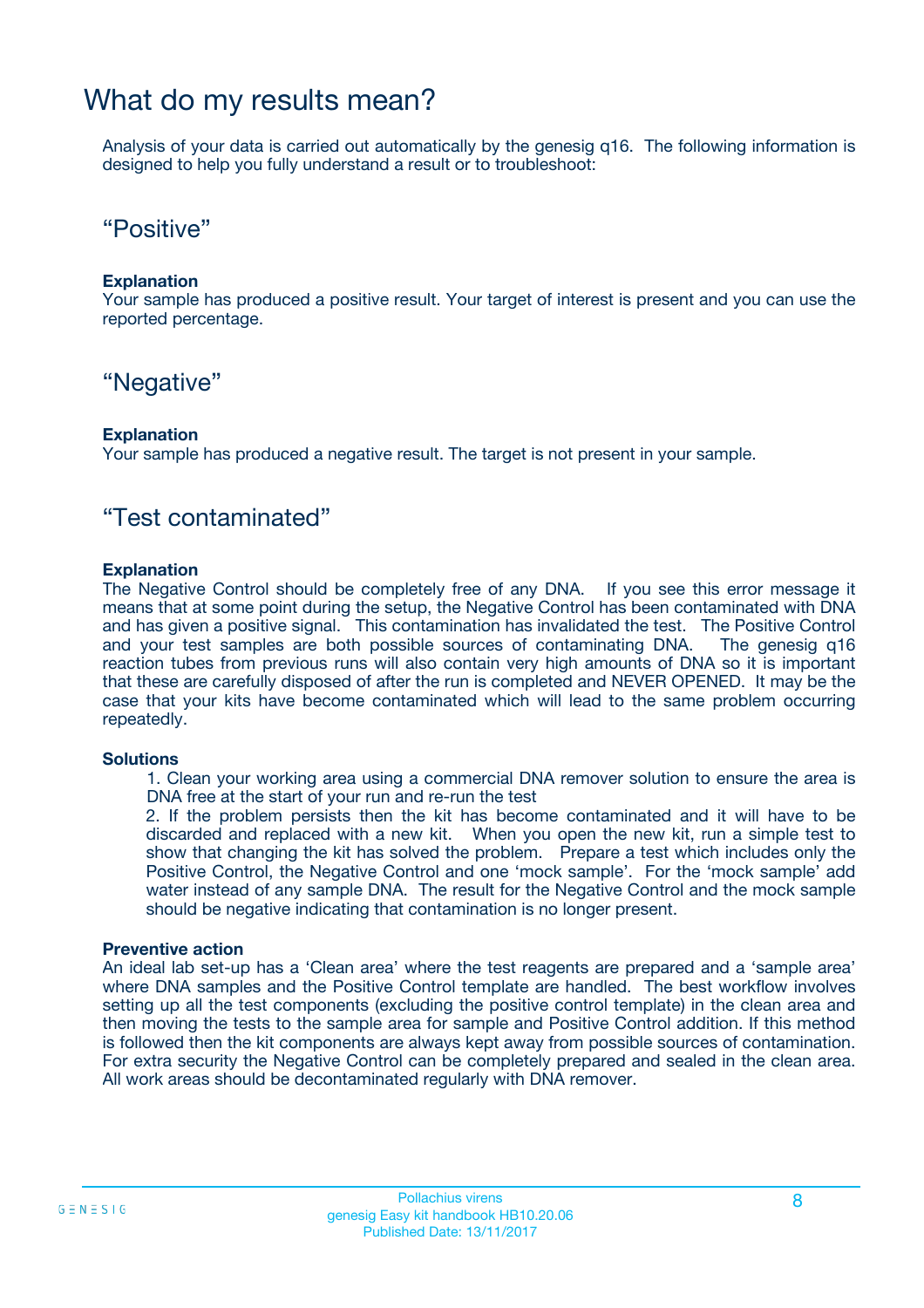#### **Explanation - If positive control has failed**

The test has failed because the Positive Control has not worked. The Positive Control is present to show that all aspects of the test are working correctly together. When this control test fails, the test as a whole is invalidated. This finding indicates that a problem has occurred in the reaction set-up part of the experiment and has nothing to do with sample preparation.

#### **Solutions**

- 1. Check the entire workflow and test set-up to look for any user errors, then repeat the test e.g. have the right colour pipettes and solutions been used with the correct tubes?
- 2. Ensure the positive and negative controls are inserted into the correct wells of your q16.

3. A component of the test may have 'gone off' due to handing errors, incorrect storage or exceeding the shelf life. When you open a new kit, run a simple test to show that changing the kit has solved the problem. Prepare a test which includes only the Positive Control, the Negative Control and one 'mock sample'. For the 'mock sample' add internal control template instead of any sample DNA. If the Positive Control works, the mock sample will now be called as a negative result.

#### **Explanation - If positive control has passed**

The test has failed because the sample is not suitable for qPCR testing. This particular sample has failed because it contains one or more factors that are inhibitory to PCR. This has compromised accuracy and precision of the quantitative reporting, resulting in a reported speciation percentage greater than 100%.

#### **Solutions**

- 1. Dilute the extracted sample 1:10 in water to "dilute out" the PCR inhibitors.
- 2. Check the sample preparation protocol to look for any user errors, then repeat.

3. PCR inhibitors can result from overloading the DNA/RNA sample preparation protocol with too much starting material. Try reducing the amount of starting material (by a factor of 2) then repeat.

### "Positive result lower than test sensitivity"

#### **Explanation**

The test is positive so if you are only interested in obtaining a 'present or absent' answer for your sample then your result is reliable. However, if the calculated percentage falls outside the accurate range for the test the exact percentage cannot accurately be calculated. Nonetheless a semi-quantitative result can be reported based on the "% sensitivity" column. e.g. If the "% sensitivity" is reported at "1%" then the sample can be reported as "positive test with less than 1% presence of species of interest". If you require more accurate information for your sample then proceed with the solutions below.

#### **Solutions**

1. A higher quality of sample containing more DNA will yield a more sensitive test. Try increasing the concentration of sample that is added to the Sample Prep Solutions stage during the extraction.

2. If you cannot increase the amount of sample, check the sample preparation protocol to look for any user errors then repeat.

3. Poor quality samples can result from overloading the sample preparation protocol with too much starting material. Try reducing the amount of starting material then repeat.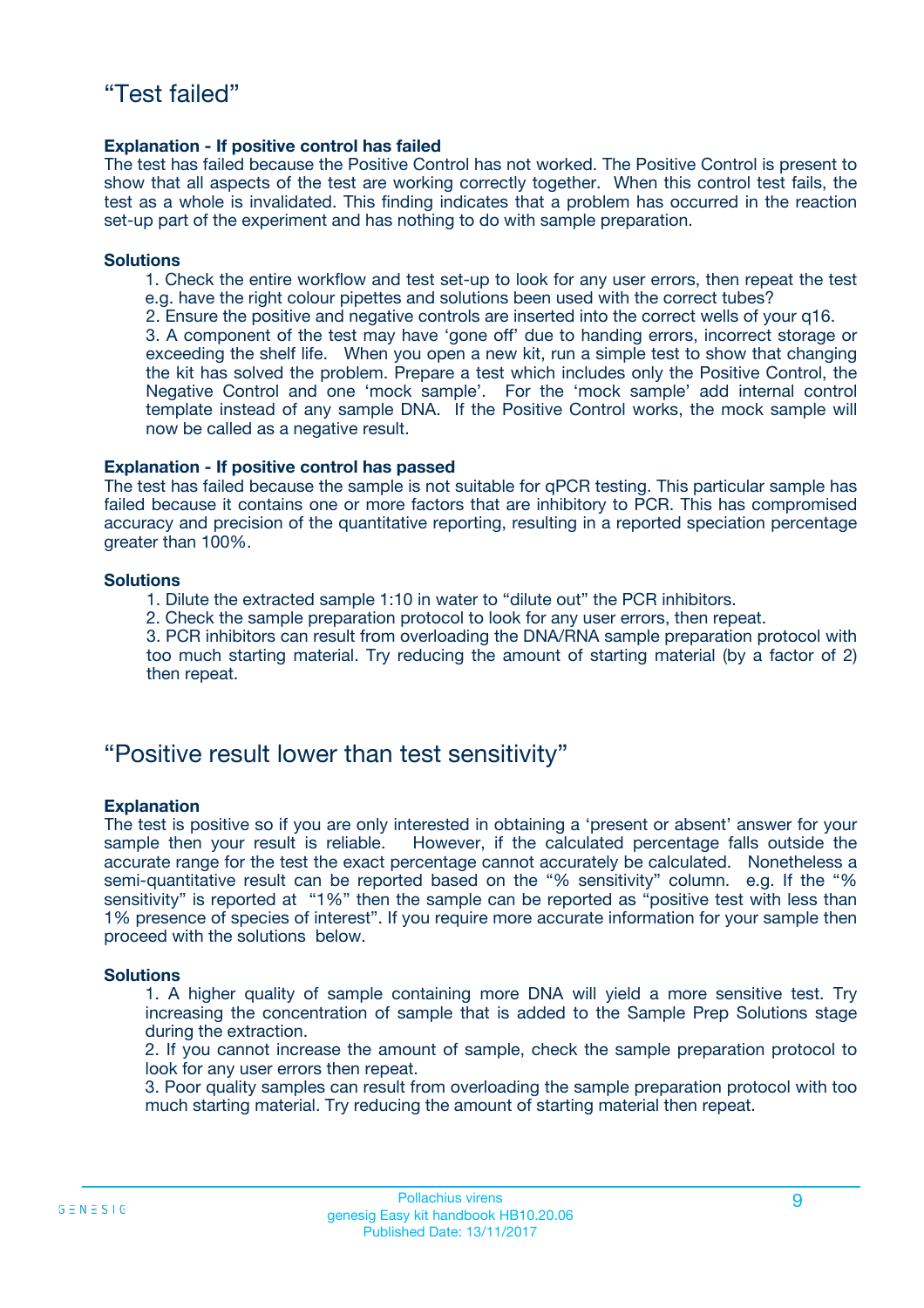### "Test failed and is contaminated"

#### **Explanation**

The Positive Control is indicating test failure, and the Negative Control is indicating test contamination. Please read the "Test Failed" and "Test contamination" sections of this technical support handbook for a further explanation.

#### **Solution**

1. For appropriate solutions, read both the "Test failed" and "Test contaminated" sections of this handbook.

### "Low level of universal target DNA"

#### **Explanation**

The test has failed because either the sample quality or quantity was too low. This has been identified by the universal target and may be caused by the sample having been compromised or a low amount of the universal target being present in the starting material. In either case the sample will not be fit for analysis.

#### **Solutions**

1. Try increasing the amount of sample that is added to the Sample Prep Solution stage during the extraction.

2. If you cannot increase the amount of sample, check the sample preparation protocol to look for any user errors then repeat.

3. Poor quality samples can result from overloading the sample preparation protocol with too much starting material. Try reducing the amount of starting material then repeat.

### "Positive - Caution, low level of universal target DNA"

#### **Explanation**

The test is positive so if you are only interested in obtaining a 'present or absent' answer for your sample then your result is reliable. However, the quantification has failed because either the sample quality or quantity was too low. The signal produced by the universal target acts as an endogenous control, identifying the quantity of DNA in the sample form which the species percentage is calculated. In this case the total level of DNA was not high enough. This will occur if the sample quality has been compromised or if a low amount of universal target was present in the starting material.

#### **Solutions**

For appropriate solutions read the "Low level of universal target DNA" section of this handbook.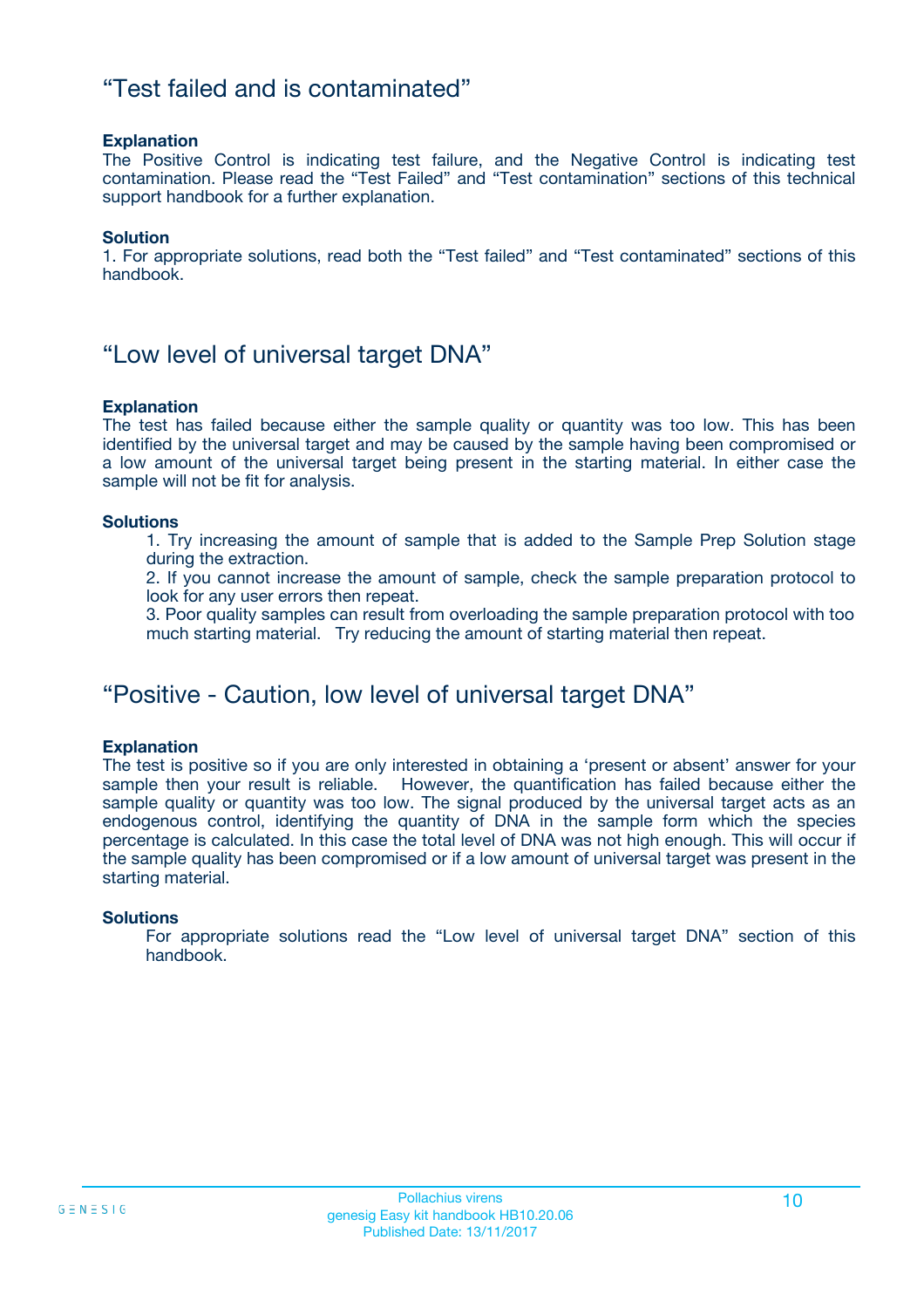# Speciation by qPCR

This kit provides a method for detecting Pollachius virens mitochondrial DNA that may be present in a food sample. The kit is based on the PCR amplification of a unique species specific tag present in the mitochondrial genome of that species. The mitochondrial genome is an ideal target since it has been sequenced for many different species. This allows comprehensive bioinformatics analysis followed by careful design to ensure specific detection of the desired species whilst excluding detection of other related species. Furthermore, since there are multiple copies of each mitochondrial genome within each cell, the detection sensitivity for this kit is up to 100 times greater than that of a test which targets a single copy locus within the nuclear DNA genome.

The test works by detecting the level of DNA present from the animal of interest and then compares that to the total level of animal DNA in the sample.

If testing a non-animal sample the genesig Easy AnimalFINDER kits will be more appropriate as they do not require the detection of the universal meat/fish endogenous control.

### **Sensitivity**

Under optimal conditions, the kit provides exceptional sensitivity and will detect adulterated foodstuffs. Detection of less than 0.1% adulteration is possible.

The sensitivity depends on the quality of the DNA sample that you use. Greater sensitivity is possible with higher levels of good quality DNA. The genesig q16 will automatically assess the DNA quality and report on the sensitivity of each test on a case-by-case basis.

### **Specificity**

The kit is designed to specifically detect Coley species that are relevant to the food industry and to give negative detection on other possible animal species.

If you have a query about the detection status of a specific species or sub-species please enquire: enquiry@primerdesign.co.uk